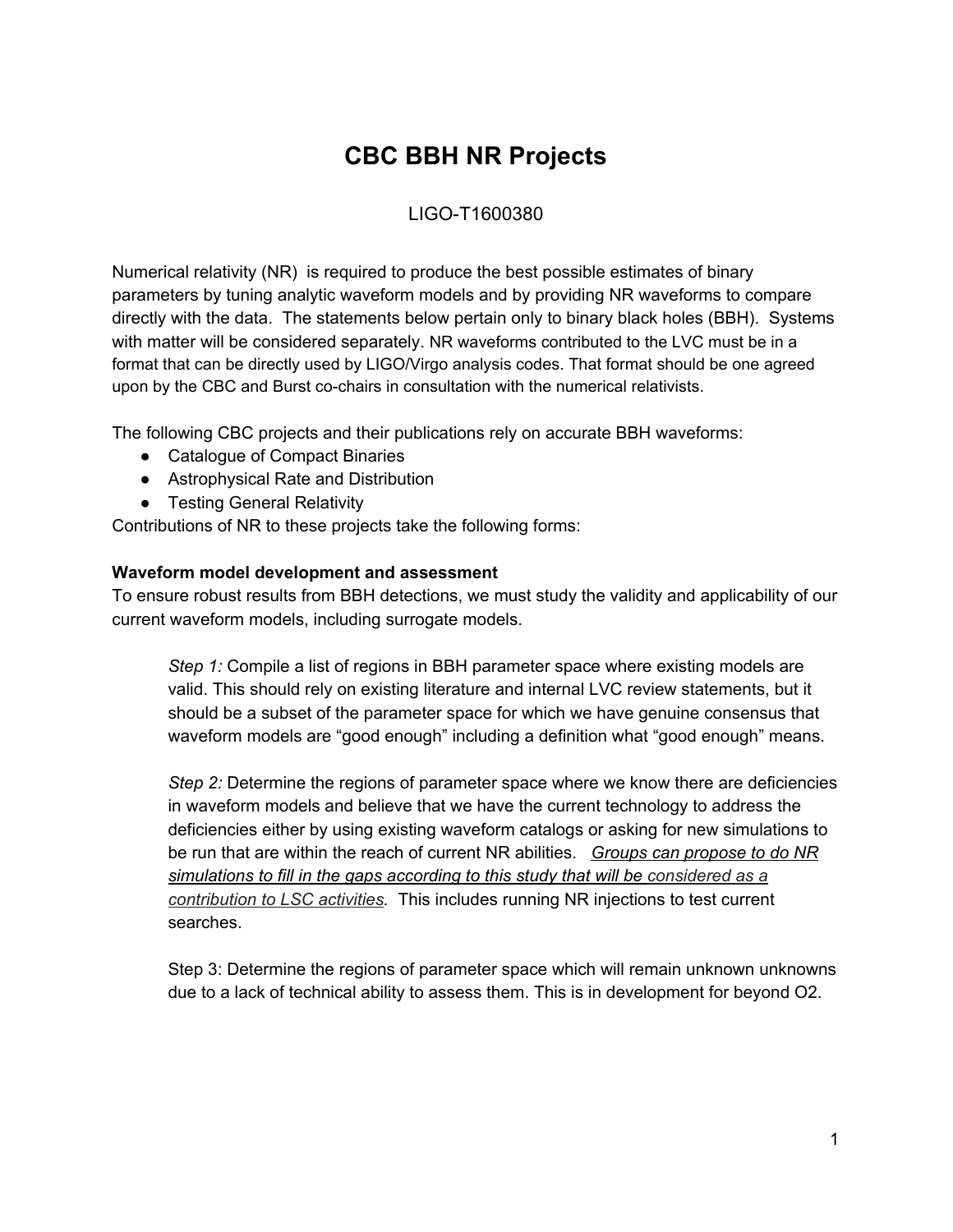#### **Validation of parameter estimation and tests of GR**:

The expectation is that the collaborating NR groups will provide a library of NR waveforms that have been verified to be of "sufficient" accuracy, this is referred to as the LVC NR Bank below. The accuracy will be determined by LVC NR groups in consultation with CBC. We understand and agree with the following possible outcomes in response to a BBH trigger.

#### *Possible outcomes of a BBH trigger*

- a. Data shows consistency with existing models; e.g., PE results with multiple methods agree, and the recovered parameters are within the regions both where the models are well-calibrated and where mismatches between models and GR are expected/demonstrated to be < 1/SNR^2 with a suitable event-driven PSD. A statement in the paper will be made to reflect this and appropriate citations will be given.
- b. Data shows inconsistency with existing models and we have sufficient simulations in the LVC NR bank available to use for PE.
	- i. The simulations are injected and recovered with PE using our analytic waveform models, in order to assess systematics due to our waveform models and the biases are assessed. These results will have necessarily been evaluated in advance as part of the "Assessment of Waveform..." project. (note just evaluating systematics is option (d) identical except that simulations already exist)
	- ii. Simulations are directly used for PE (e.g., comparing to NR infrastructure)
- c. Data shows inconsistency with existing models and we do not have sufficient simulations available in the LVC NR bank to use for PE.
	- i. If these simulations are within the capabilities of the NR groups, they will provide simulations and/or hybrids of the appropriate parameter range and use these results for PE.
	- ii. These new simulations will be organized through the "Assessment of Waveform…" project in order to be synced with the broader goal of improving future models.
	- iii. If possible, an updated waveform model will be produced and used to verify that systematics are understood.
- d. Data shows inconsistency with existing models, we don't have NR simulations to address it, and we don't have the technology or time to complete the necessary NR simulations. In this case we attempt to bound the systematic error and present it as our final result. Note, we may do \*some\* NR simulations if they can be shown to improve the bound on the systematic error, even if they